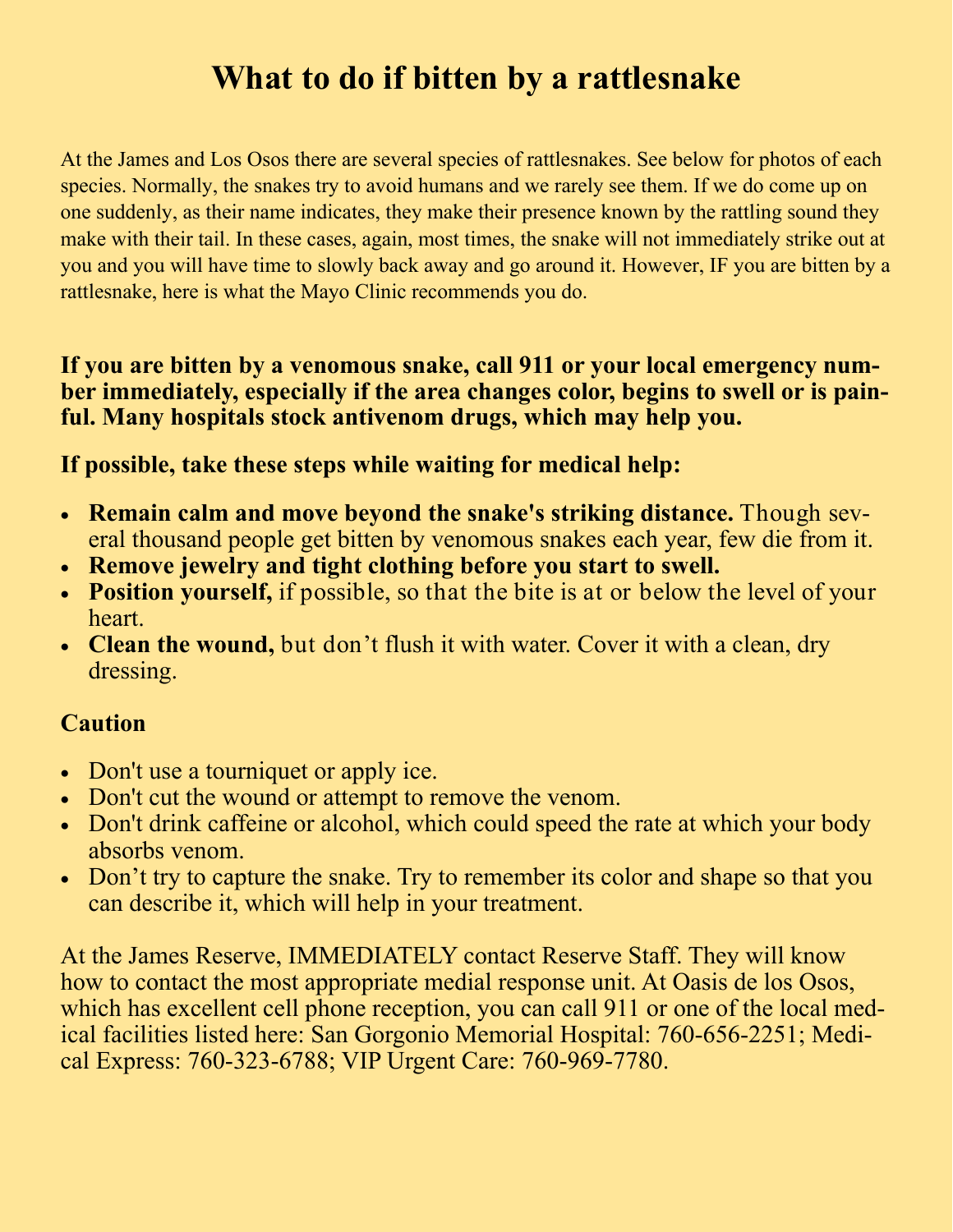### Photos of the rattle snakes found at the James Reserves

### Speckled Rattlesnake (Crotalus mitchelli)



#### Western Diamondback rattlesnake (Crotalus atrox)